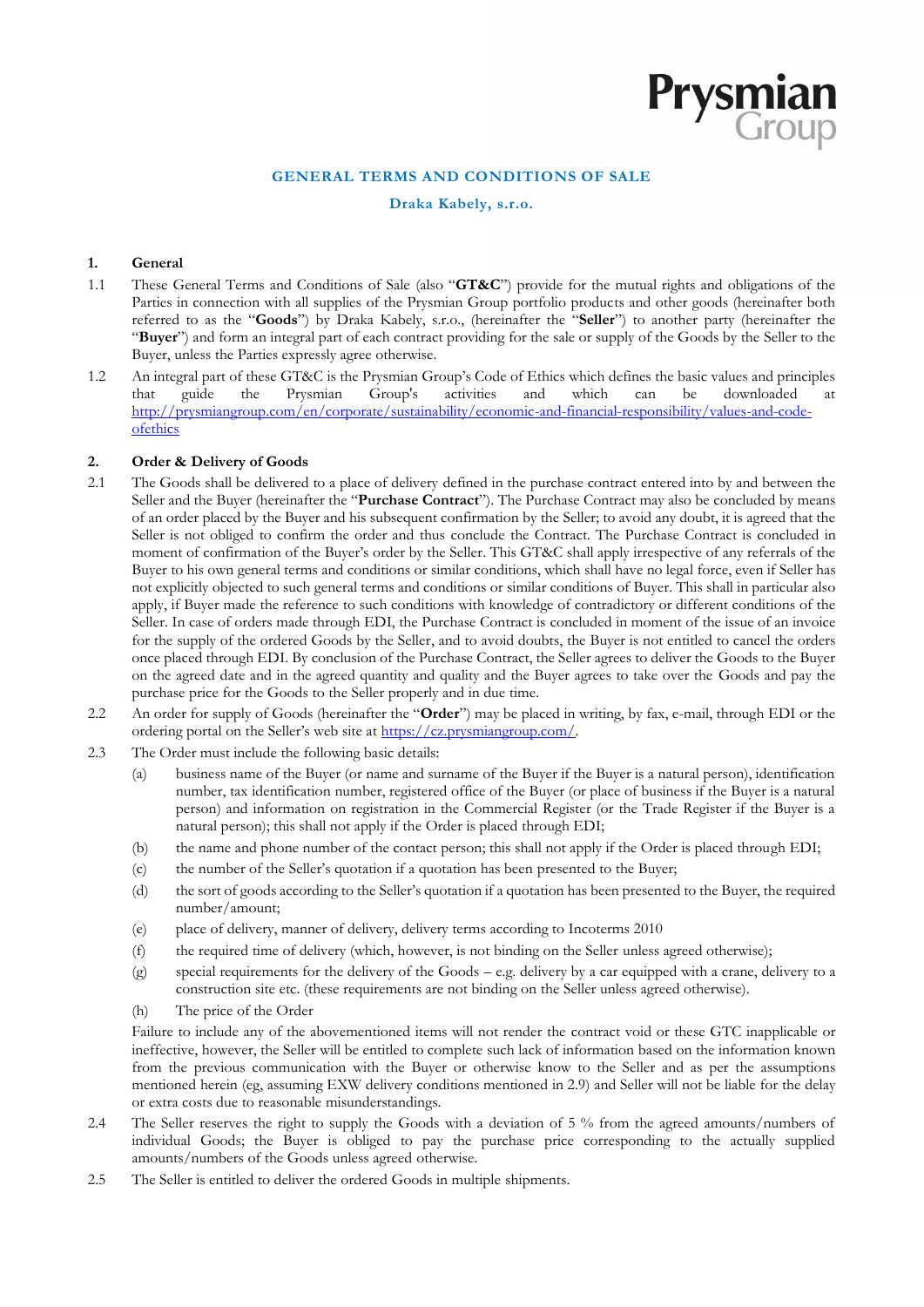- 2.6 If the Seller does not deliver the agreed Goods properly and in due time and this breach of the Seller's obligation is not caused by circumstances excluding liability under section 2913(2) of the Civil Code, the Buyer, after a grace period of 10 days, is entitled to claim that the Seller pay a contractual penalty in the amount of 0.05 % of the purchase price of the Goods that were not delivered properly and in due time for each day of delay under the following conditions:
	- (a) the amount of the contractual penalty may not exceed 10 % of the purchase price of the Goods that were not delivered properly and in due time (this cap will be applicable in any case, even if another liquidated damage is explicitly accepted by the Seller without a cap or with another cap);
	- (b) the Buyer is not entitled to terminate the contract or claim compensation for any damage caused by breach of obligations of the Seller that is subject to a contractual penalty, even if such exceeds the penalty.
- 2.7 The Buyer is not entitled to cancel Orders that have already been confirmed and based on which a Purchase Contract has been concluded as well as to make changes to the Order without the Seller's consent. If, after the conclusion of the Purchase Contract and without the Seller's consent, the Buyer cancels or changes his Order based on which a Purchase Contract has been executed, the Seller will be entitled to claim compensation for all costs that incurred in connection with the cancelled supply, including overhead costs and any costs related to the cancelled supply. In such a case, the Seller shall also be entitled to claim that the Buyer pay a lump-sum fee in the amount of 10 % of the total agreed price of the supply.
- 2.8 If the Seller does not accept the Buyer's requirements listed in article 2.3 (f) or (g) made in the Order, he shall notify the Buyer of this and provide an alternative proposal. Unless the Buyer rejects the Seller's alternative proposal without undue delay, it is deemed that the Buyer agrees with the Seller's proposal.
- 2.9 Unless the Parties expressly agree on delivery terms in an individual case, the EXW warehouse of Draka Kabely, s.r.o., Třebíčská 777/99, Velké Meziříčí Incoterms® 2010 (hereinafter "**EXW**") delivery terms will apply to the delivery of the Goods.
- 2.10 In case of delayed delivery attributable to the Buyer, the Seller shall be entitled to invoice the payment due at delivery and the warranty period shall commence as if delivery had taken place on the initially agreed upon delivery date. In addition, the Buyer shall pay the Seller resulting storage and hedging and financing costs of the metal content of the Goods incurred in connection with the postponement of the delivery date.
- 2.11 Except as may be otherwise specified in any contract or purchase order which may be formed subsequent to the issuance of the Seller's quotation, the Buyer shall provide and maintain Transit Insurance, with coverage for the full value of the Shipment(s). Insurance deductibles, if any, shall be borne by Buyer.
- 2.12 The risk of damage to the goods will pass to the Buyer as of the date of the delivery as per the relevant Incoterms 2010. Buyer shall be responsible for the licences, permits and the likes to be obtained from the authorities.

### **3. Prices &Payment Terms**

- 3.1 Unless expressly agreed otherwise, the mutually agreed price is in EUR and does not include VAT, import charge and the likes. The Buyer is obliged to pay mutually agreed price value added tax in the statutory amount and related charges (hereinafter the "**Price of the Supply**") to the Seller by means of a wire transfer to the bank account given in the invoice. The payment is deemed effected as of the day of crediting the appropriate amount to the Seller's account.
- 3.2 Unless expressly agreed otherwise, the Price of the Supply is payable before shipment, and under no circumstances is the Seller obliged to ship the Goods before it receives payment of the Price of the Supply.
- 3.3 The Buyer's delay with the payment of the Price of the Supply or any part thereof is deemed a material breach of his obligations under the Purchase Contract. In that case, the Seller is entitled to withdraw partially or entirely from the Contract (in compliance with section 2002 of the Civil Code). Seller is also entitled to withdraw from the Contract should Buyer becomes insolvent, stops payments to its Creditors or an insolvency petition has been filed against it. By virtue of withdrawal from the Contract, the Seller will be entitled to the following options, of which Seller can decide to enjoy one option for one part of the order and the other option for another part at his discretion:

a) claiming of the return of the delivered Goods and packagings and to compensation for any damage incurred due to withdrawal, including overhead costs. In such a case, the Seller shall also be entitled to claim that the Buyer pay a lumpsum fee in the amount of 10 % of the total agreed price of the supply

b) claiming of the invoiced amount for the already shipped goods together with the default interest mentioned under 3.4 (a) accrued as of the date of the withdrawal.

- 3.4 If the Buyer is in delay with any pecuniary performance towards the Seller, the Seller shall also be entitled to –without withdrawing-:
	- (a) demand the payment of default interest in the amount of 0.05 % of the outstanding amount for each day of delay;
	- (b) withhold any supplies of Goods to the Buyer including those already confirmed by the Seller.

At any time during the delay Seller can decide to withdraw.

3.5 If it becomes obvious after conclusion of the Purchase Contract that the Buyer will not pay the Price of the Supply or any part thereof properly and in due time, the Seller shall be entitled to demand that the Price of the Supply be fully paid before the supply of the Goods; in that case, the Seller shall be entitled to withhold the supply until the demanded amount is paid; this shall also apply to supplies already confirmed by the Seller. In such a case, for the goods already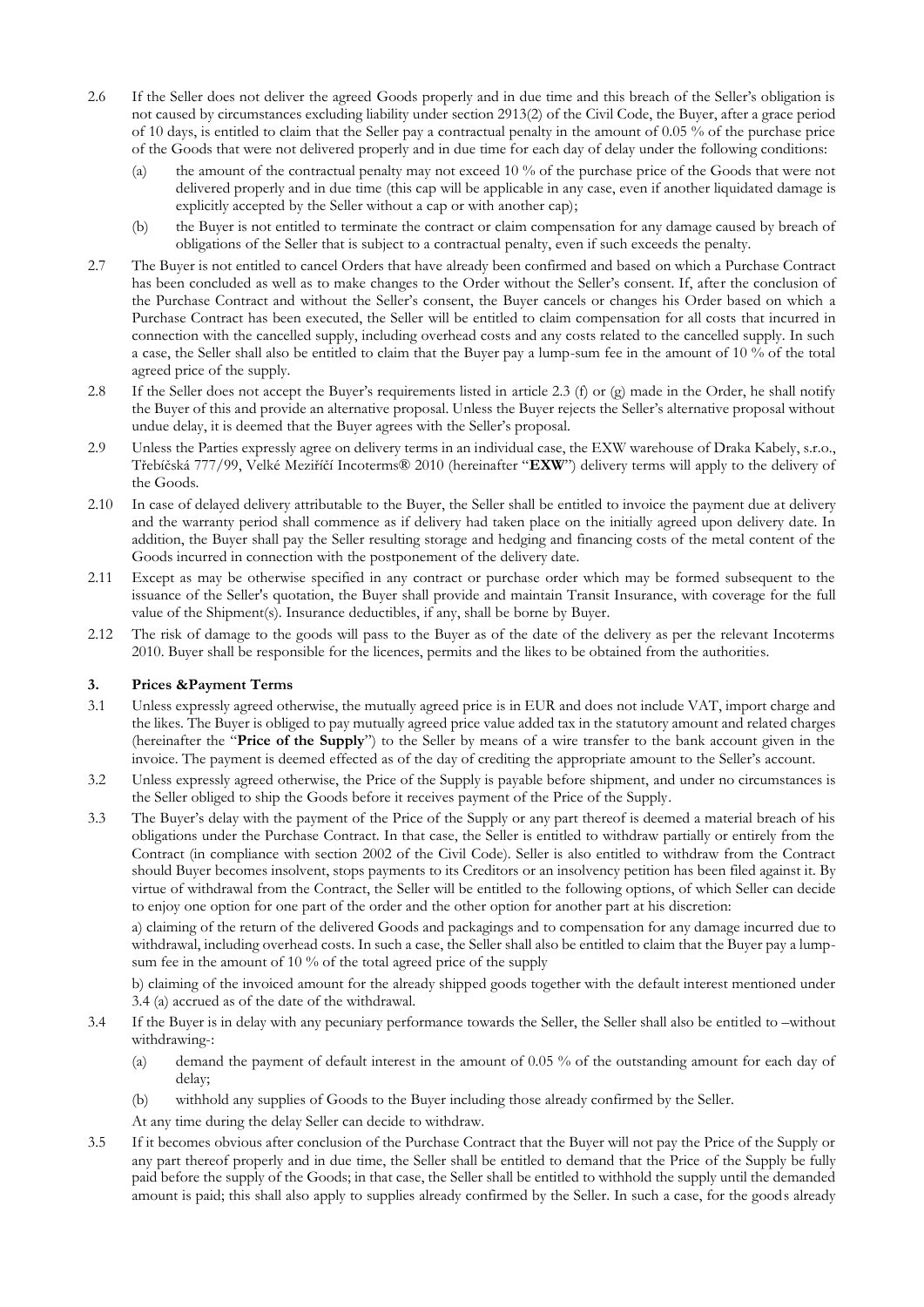delivered, but not yet paid because the price is not due yet, Seller shall be entitled to withdraw from the contract and claim for the return of the goods.

- 3.6 Payments made by the Buyer shall first be used to settle the accessions of the Buyer's due payables and only then to settle the principal amount, regardless of the Buyer's designation or marking of the payments. If the Buyer has multiple due payables, the payments shall first be used to settle the accessions of all due payables and only after the payment of all accessions, where the accessions of the payables with the earliest maturity shall be settled first.
- 3.7 The Buyer is not entitled to unilaterally postpone the maturity of any pecuniary performances to which an obligation has arisen to the Buyer under a Purchase Contract.
- 3.8 Without prior written consent of the Seller, the Buyer is not entitled to withhold, assign or set off any receivables from the Seller against the Seller's receivables following from a Purchase Contract.
- 3.9 The Buyer is not entitled to exercise retention right in respect of the Goods, packagings or any other items owned by the Seller or items owned by a third party that are to be handed over to the Seller.
- 3.10 To avoid doubt, the provisions of articles 3.7. to 3.9. also apply if a legitimate claim against the Seller has arisen by the Buyer due to defects of the supplied Goods.

## **4. Packagings**

- 4.1 On each packaging, the length of the given Goods must be indicated in order to determine the amount/number of the delivered Goods. The actual length of the Goods may differ from the length given on the packaging by a maximum of 1 %.
- 4.2 The Buyer is entitled to resell to the Seller packagings in respect of the Seller indicates the possibility of repurchase in the Price List (in particular drums and EUR-pallets) under the following conditions:
	- (a) The Buyer is obliged to notify the Seller of his intention to resell the packagings by means of an e-mail sent to drumreturn.cz@prysmiangroup.cz not later than 5 days before the intended date of handover of the packagings to the Seller.
	- (b) The packagings must not be damaged. The place and time decisive for the assessment of the state of the packagings is their takeover by the Seller's personnel in the Seller's warehouse.
	- (c) Within 5 days of the takeover of the returned packagings, the Seller shall notify the Buyer of how many of the packagings meet the conditions for repurchase.
	- (d) The Seller shall store packagings not meeting the conditions for repurchase for the period of 10 days of their takeover under paragraph (a) of this article. The Seller reserves the right to destroy packagings that the Buyer fails to collect and remove at his own expense within the said 10-day period; in that case, the Buyer is not entitled to compensation for any part of the price of the destroyed packagings.
	- (e) Unless expressly agreed otherwise, the Buyer is responsible for the transport of the packagings to the Seller's warehouse, which shall he carry out at his own expense.
	- (f) If the Seller transports other Goods to the Buyer of if trucks of a carrier engaged by the Seller with unused capacity pass the Buyer's warehouse on their way to the Seller's warehouse, the Buyer may request the transport of the packagings from his warehouse to the Seller's warehouse. The Buyer is not legally entitled to the transport of packagings under the previous sentence; this depends solely on the Seller whether he grants the request. The risk of damage to the packagings passes to the Seller upon takeover of the packagings by the Seller's personnel in the Seller's warehouse.
	- (g) Repurchase prices of the packagings are stipulated in the Price List.
	- (h) The maturity period of invoices for returned packagings is identical with the maturity period of invoices for Goods supplied by the Seller to the Buyer.
	- (i) Detailed criteria for the assessment of damage to packagings are published on the Seller's web site at [https://cz.prysmiangroup.com/.](https://cz.prysmiangroup.com/)
- 4.3 Safety materials used for transport of the Goods (e.g. prisms) remain the property of the Seller and the Buyer is obliged to return them to the Seller.

### **5. Liability for Defects; Liability for Damage**

- 5.1 Unless expressly stated otherwise, the Seller provides warranty for the period of 24 months of the delivery of the Goods (hereinafter the "**Warranty Period**"). The Seller warrants that until the end of the Warranty Period, the supplied Goods shall maintain their expressly agreed or common properties (the Seller does not warrant that the Goods will be of top quality or fit for the given purpose or that they will have properties not expressly agreed). In case of repair or replacement, the Seller provides a warranty for the repaired or replaced Goods for the period of 24 months of the repair or replacement; however, the aggregate warranty period shall not exceed 10 years of the first delivery.
- 5.2 The Seller's liability for defects of the Goods or related damage shall not apply to defects and damage caused by common wear and tear, by external causes or third parties without the Seller's fault, in particular by tampering with Goods, unprofessional handling, use for purposes other than those for which the Goods were designed, and improper storage.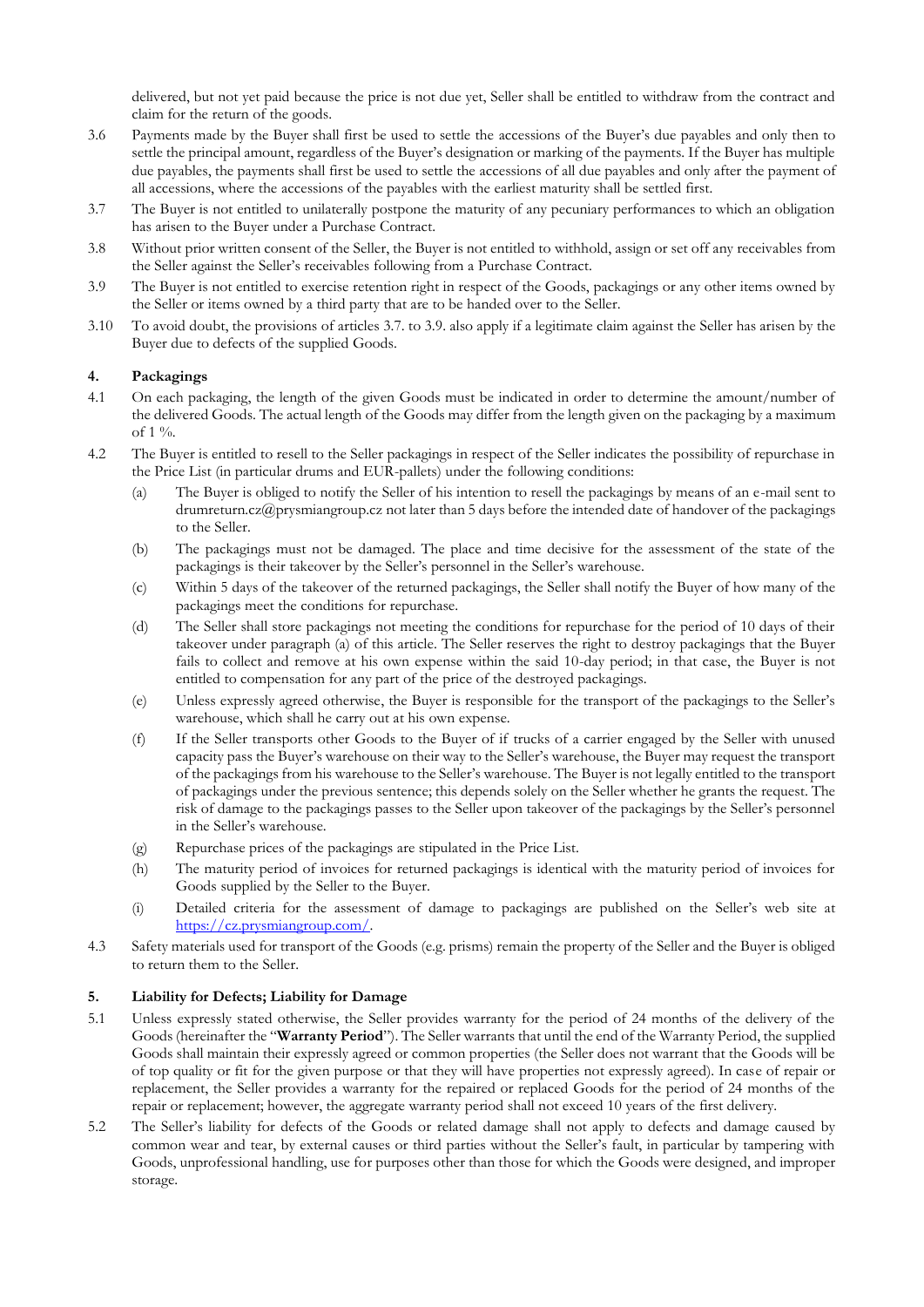- 5.3 The Seller is not liable for defects that the Buyer claims after the expiry of the warranty period even if these demonstrably occurred during the warranty period.
- 5.4 The Buyer is obliged to inform the Seller of any defects of the Goods in writing or by means of an e-mail (hereinafter also a "**Complaint**") without unnecessary delay, but not later than within 7 days of the discovery of the defect in question.
- 5.5 The Buyer is obliged to inspect the Goods as soon as possible after delivery and make a Complaint related to defects discovered during the inspection within 5 days of the delivery of the Goods to the agreed place of delivery; if the Buyer fails to make a Complaint in respect of defects that can be discovered during the inspection with the use of professional care (especially defects in the type and declared number/amount) within this deadline, the Buyer's claims following from these defects expire.
- 5.6 In case of Complaint related to defects of Goods, the relevant Goods must be stored separately from other Goods until the Complaint is resolved. Without prior written consent of the Seller, the Buyer may not handle the Goods in a way that would hinder or prevent the assessment of the claimed defect.
- 5.7 In case of Complaints regarding the number/amount of supplied Goods, the Buyer is obliged to submit the carrier's consignment note.
- 5.8 In case of Complaints related to defects of Goods, the Buyer is obliged to submit photographic documentation of the Goods subject to the Complaint and the carrier's business record (consignment note).
- 5.9 If the Seller acknowledges the Buyer's Complaint, the Buyer is entitled, depending on Seller's decision on its sole discretion, to have the defective Goods repaired or replaced or to receive a discount on the purchase price. The Seller is obliged to compensate the Buyer neither for the costs of removal of defective Goods from the place of installation nor for the costs of installation of the replacement Goods.
- 5.10 Apart from claims under articles 5.1 to 5.9, the Buyer has no other claims relating in any way to compensation for damage caused by defective Goods; any claims for compensation for damage caused by defective Goods and contractual penalties are excluded.
- 5.11 The Seller is liable for damage incurred by the Buyer as a result of breach of the agreed obligations of the Seller up to the maximum amount equalling 25 % of the purchase price of the Goods under the Purchase Contract stipulating the Seller's obligations breached The Seller shall compensate the Buyer only for actual damage; the Seller shall not provide compensation for the Buyer's lost profit or unforeseeable damage. The Seller is not liable for any damage caused by the Buyer as an indirect result of breach of the agreed obligations of the Seller.
- 5.12 The Seller is not liable for any damage or loss incurred by the Buyer as a result of any breach of contract by the Seller or any other Seller's action or omission occurred in connection with coronavirus known as SARS CoV-2, causing COVID-19 disease, incl. events on side of any of Seller's subcontractors or suppliers (including but not limited to: closure or slowdown of industrial and commercial activities, workforce absenteeism, goods and raw material shortage, travel and logistics restrictions, any governmental decisions or recommendations issued with the aim to avoid the spread of COVID-19 or any other event or regulation which interferes with Seller's operations) and such events will be regarded as circumstances excluding Seller's liability under section 2913(2) of the Civil Code, regardless whether such events could have been reasonably foreseen or avoided.

## **6. Miscellaneous**

- 6.1 The Buyer acquires the ownership title to the Goods upon payment of the full purchase price. The Buyer agrees to ensure the effectiveness of the reservation of the title under the previous sentence in respect of third parties at his own expense (e.g. he shall not attempt to transfer the ownership title to the Goods).
- 6.2 At any time, the Seller is entitled to assign any of his rights and obligations under the Purchase Contracts (including any Purchase Contract as a whole or Framework Agreement as a whole (if any)) to an affiliate belonging to the Prysmian Group or to supply the Goods through an affiliate belonging to the Prysmian Group acting as a subcontractor or to a 3<sup>rd</sup> party limited to transportation of the goods. For the purposes of this paragraph, an affiliate belonging to the Prysmian Group means any entity which is directly or indirectly controlled by the Seller, which is directly or indirectly controlling the Seller or which is directly or indirectly controlled by the same entity as the Seller. Seller is entitled to assign his receivables arising out of the Purchase Contracts to 3<sup>rd</sup> parties.
- 6.3 All non-public information or documents that the Buyer acquires in connection with the execution or performance of a Purchase Contract are deemed business secrets of the Seller; the Buyer is obliged to maintain their confidentiality and to refrain from disclosing them to any third parties even after the termination of the contractual relationship with the Seller. Cases where the Buyer discloses this information within the performance of his statutory duty or where he discloses the information to entities required to maintain his confidentiality by the law are not deemed a breach of the obligation to maintain confidentiality. If the Buyer breaches the obligation under the preceding sentences of this provision, the Seller shall be entitled to claim from the Buyer the payment of a contractual penalty in the amount of CZK 100,000 for each individual breach; the payment of the contractual penalty shall not prejudice the Seller's right to full compensation for damage.
- 6.4 Any and all disputes arising out in connection with the supplies of Goods by the Seller to the Buyer shall be finally resolved by the Arbitration Court attached to the Czech Chamber of Commerce and the Agricultural Chamber of the Czech Republic according to its rules by three arbitrators where each party shall appoint one arbitrator and these